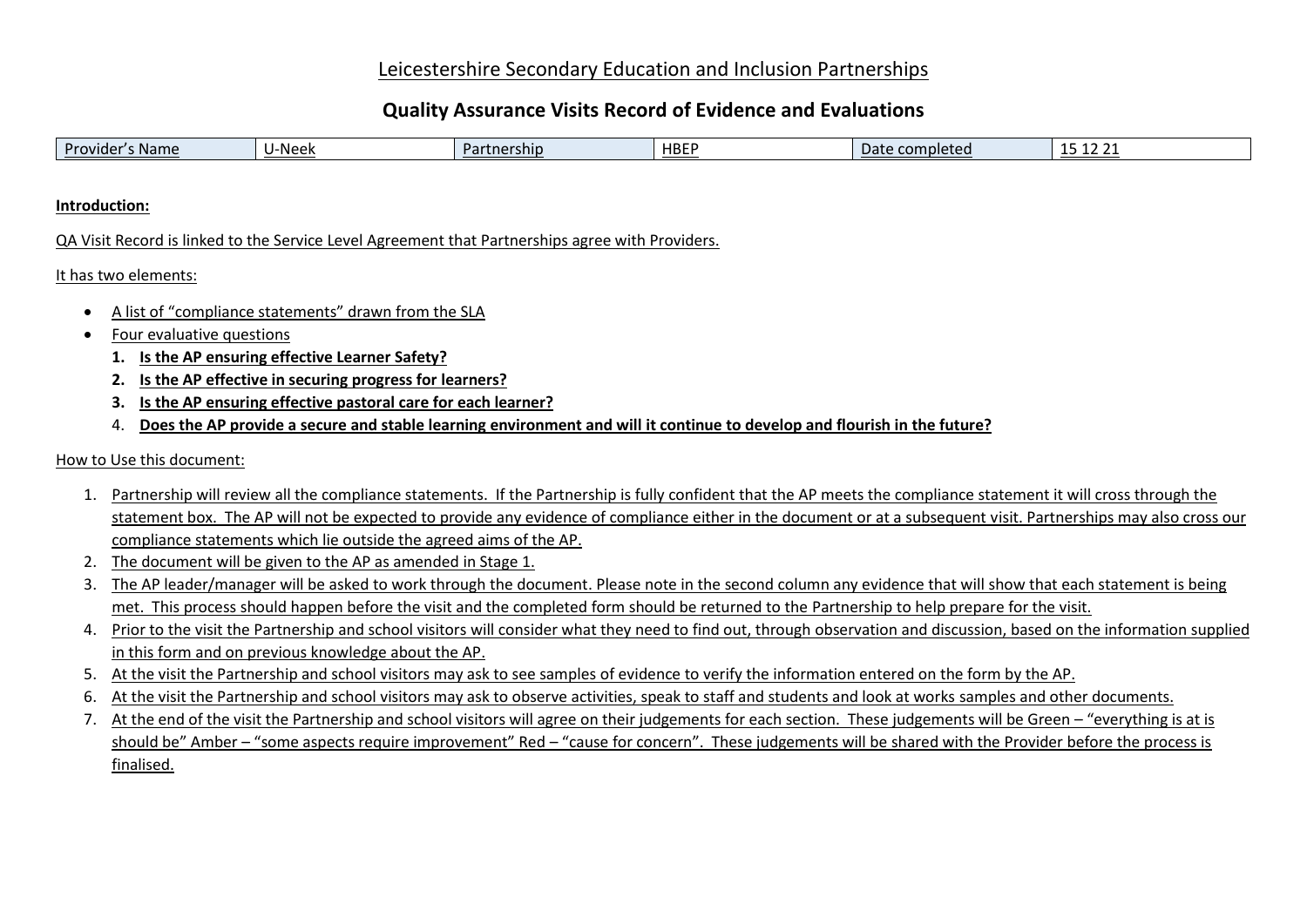#### **LEARNER SAFETY**

| Requirement                                | Provider evidence                                                | <b>Observer notes</b>                                         | $\overline{\mathbf{R}}$ | $\underline{\mathbf{A}}$ | $\underline{\mathsf{G}}$ | <b>Action Points</b> |
|--------------------------------------------|------------------------------------------------------------------|---------------------------------------------------------------|-------------------------|--------------------------|--------------------------|----------------------|
| 1.1. Fully participate in the annual or bi | Provider reports last LEBC audit                                 | Currently approved on LEBC                                    |                         |                          |                          |                      |
| annual audits carried out by               | took place on 14 9 21, which                                     | data base.                                                    |                         |                          |                          |                      |
| Leicestershire Education and Business      | was successful.                                                  |                                                               |                         |                          |                          |                      |
| Partnership which focuses on               |                                                                  |                                                               |                         |                          |                          |                      |
| Safeguarding, Child protection, Health     | <b>Student sign induction checklist</b>                          |                                                               |                         |                          |                          |                      |
| and Safety, Risk assessment and            | on commencing placement                                          |                                                               |                         |                          |                          |                      |
| control, Data issues, E safety, Equal      | which includes DSP contact,                                      |                                                               |                         |                          |                          |                      |
| Opportunities and Diversity,               | fire safety, break time rules                                    |                                                               |                         |                          |                          |                      |
| Supervision, Training Information and      | and permissions, first aid and                                   |                                                               |                         |                          |                          |                      |
| Instruction Issues.                        | medication procedures,                                           |                                                               |                         |                          |                          |                      |
|                                            | behaviour and clothing                                           |                                                               |                         |                          |                          |                      |
|                                            | expectations, attendance                                         |                                                               |                         |                          |                          |                      |
|                                            | expectations. Example seen on                                    |                                                               |                         |                          |                          |                      |
|                                            | this visit.                                                      |                                                               |                         |                          |                          |                      |
|                                            |                                                                  |                                                               |                         |                          |                          |                      |
| 1.2. Follow up any recommendations made    |                                                                  |                                                               |                         |                          |                          |                      |
| as a result of the LEBC audits and         | Following the suggestion by                                      | This provider is aiming for all<br>staff to be trained in due |                         |                          |                          |                      |
| action plans swiftly and effectively.      | <b>LEBC on last audit Jay Treacy</b>                             |                                                               |                         |                          |                          |                      |
|                                            | has now completed Mental<br><b>Health First Aid. Certificate</b> | course.                                                       |                         |                          |                          |                      |
|                                            | seen. NCFE Cache L2 Certificate                                  |                                                               |                         |                          |                          |                      |
|                                            |                                                                  |                                                               |                         |                          |                          |                      |
|                                            | in Understanding Mental<br><b>Health First Aid and Mental</b>    |                                                               |                         |                          |                          |                      |
|                                            |                                                                  |                                                               |                         |                          |                          |                      |
|                                            | <b>Advocacy in the Workplace 26</b><br>10 21.                    |                                                               |                         |                          |                          |                      |
|                                            |                                                                  |                                                               |                         |                          |                          |                      |
|                                            | A new premises will be opening                                   | <b>Confident that appropriate</b>                             |                         |                          |                          |                      |
|                                            | Jan 2022 in Wood Street                                          | <b>LEBC checks will be made</b>                               |                         |                          |                          |                      |
|                                            | Hinckley. (Current premises in                                   |                                                               |                         |                          |                          |                      |
|                                            | Druid Street will close) JT has                                  |                                                               |                         |                          |                          |                      |
|                                            | emailed LEBC toorgainise and                                     |                                                               |                         |                          |                          |                      |
|                                            | audit on 21 12 21 prior to                                       |                                                               |                         |                          |                          |                      |
|                                            | opening.                                                         |                                                               |                         |                          |                          |                      |
|                                            |                                                                  |                                                               |                         |                          |                          |                      |
|                                            |                                                                  |                                                               |                         |                          |                          |                      |
|                                            |                                                                  |                                                               |                         |                          |                          |                      |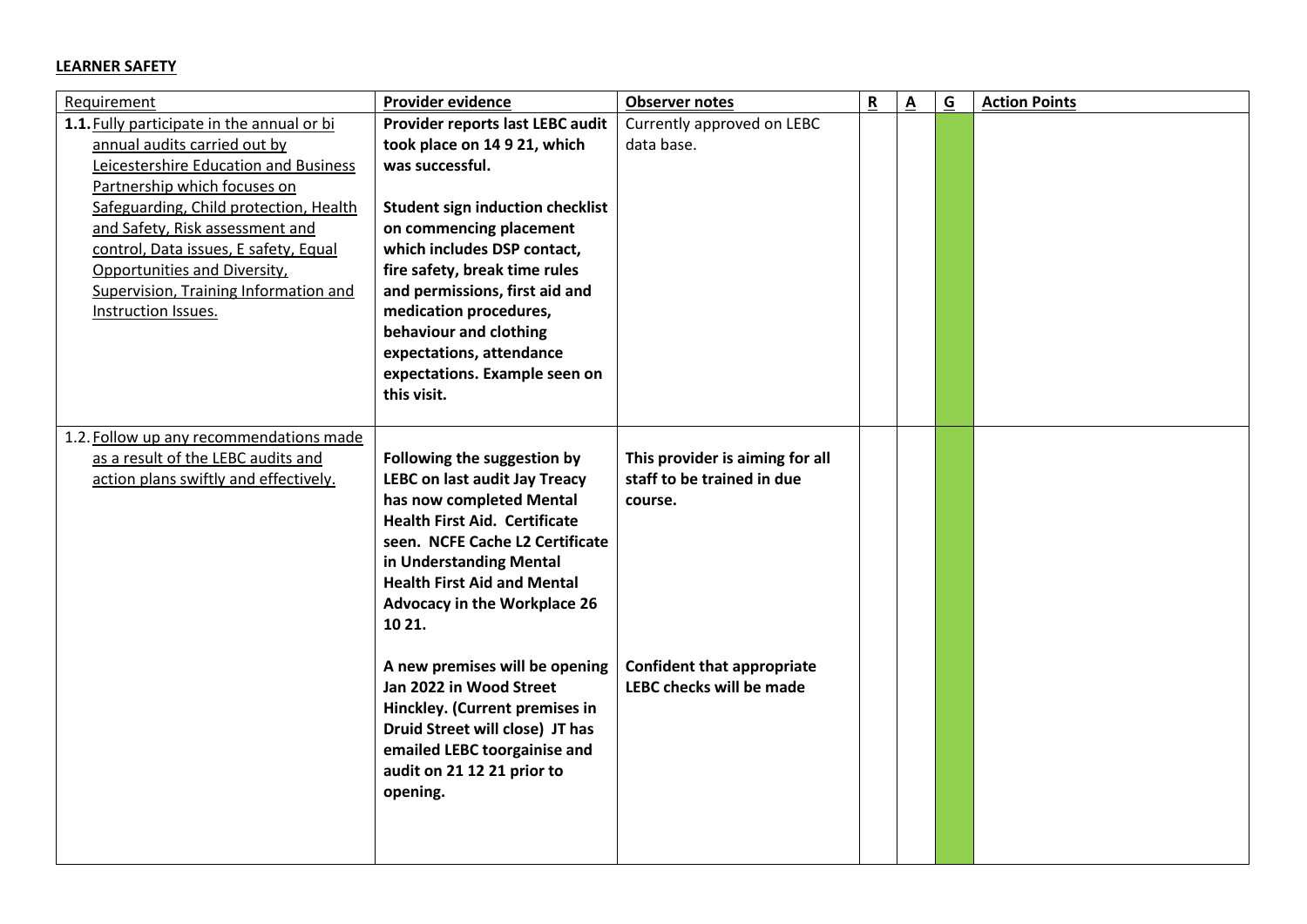|           | 1.3. Provide any information required by          | <b>Information regarding staff DBS</b> | Procedure is for provider to |  |  |
|-----------|---------------------------------------------------|----------------------------------------|------------------------------|--|--|
|           | the commissioning partnerships when               | numbers and car insurance              | inform commissioning         |  |  |
|           | they need up to date information                  | where applicable is on                 | partnership of this.         |  |  |
|           | related to safeguarding, particularly in          | partnership (HBEP) data base.          |                              |  |  |
|           | relation to the employment of new                 | DSL training booked for Jan 17th       |                              |  |  |
|           | staff.                                            | and 19th 2022.                         |                              |  |  |
| $\bullet$ | Have clear procedures for                         |                                        |                              |  |  |
|           | safeguarding, ensuring that a                     | <b>Safeguarding policy last</b>        |                              |  |  |
|           | <b>Designated Safeguarding Person is</b>          | updated August 2021 and                |                              |  |  |
|           | appointed and has up to date DSP                  | available on provider website.         |                              |  |  |
|           | training.                                         | Paper copy seen on today's             |                              |  |  |
| $\bullet$ | Maintain a single central record of DBS           | visit.                                 |                              |  |  |
|           | checks, providing information to the              | SCR kept on internal data base         |                              |  |  |
|           | commissioning partnership on request.             | accessed by one member of U-           |                              |  |  |
|           | Maintain a secure system for record               | <b>Neek staff and shared with</b>      |                              |  |  |
|           | keeping.                                          | partnership (HBEP). Evidence           |                              |  |  |
| $\bullet$ | Have regard to the Leicestershire                 | seen.                                  |                              |  |  |
|           | SEIP's common Safeguarding Policy in              | Secure lockable cabinets seen          |                              |  |  |
|           | making these arrangements.                        | to contain records.                    |                              |  |  |
|           |                                                   |                                        |                              |  |  |
|           |                                                   | <b>Schools Training Programme</b>      |                              |  |  |
|           |                                                   | 2021-22 LCC Children and               |                              |  |  |
|           |                                                   | <b>Family Services Child</b>           |                              |  |  |
|           |                                                   | <b>Protection Awareness Raising</b>    |                              |  |  |
|           |                                                   | <b>Session completed for U-Neek</b>    |                              |  |  |
|           |                                                   | Learning 25 8 21. Certificate          |                              |  |  |
|           |                                                   | seen.                                  |                              |  |  |
|           |                                                   |                                        |                              |  |  |
|           |                                                   | <b>AOS Making Sense of Autism</b>      |                              |  |  |
|           |                                                   | training attended by EW 24 8           |                              |  |  |
|           |                                                   | 21. In addition 3 staff are            |                              |  |  |
|           |                                                   | booked in for NCFE L2 Autism           |                              |  |  |
|           |                                                   | <b>Awareness Course (12 week</b>       |                              |  |  |
|           |                                                   | duration)                              |                              |  |  |
|           |                                                   |                                        |                              |  |  |
|           | Additional evidence gathered when visiting the AP |                                        |                              |  |  |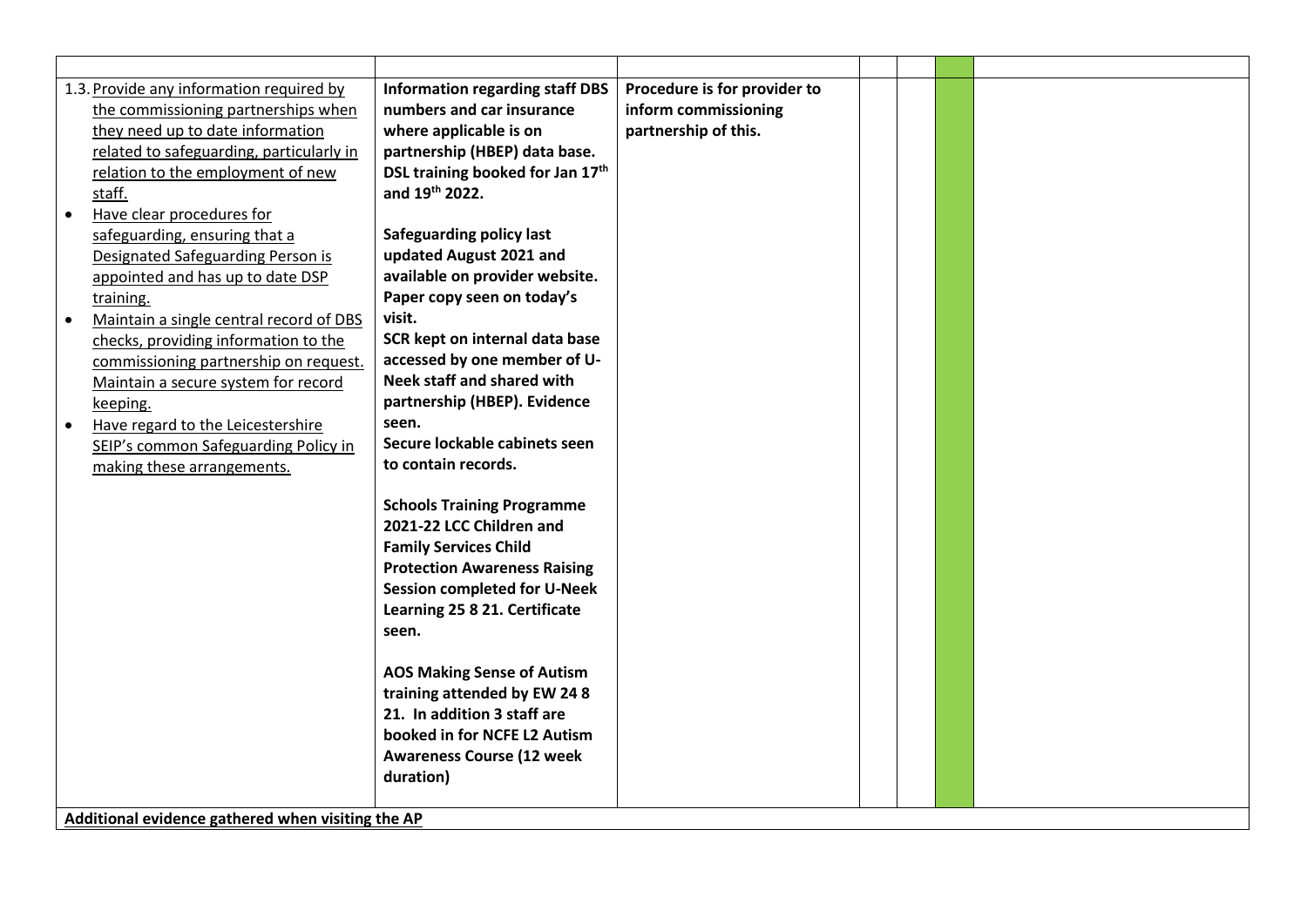| "Prompts" for evidence gathering whilst on the visit to support                                                                                                          | Your notes                                  |  |  | <b>Action Points</b> |  |  |  |  |
|--------------------------------------------------------------------------------------------------------------------------------------------------------------------------|---------------------------------------------|--|--|----------------------|--|--|--|--|
| judgements of "Learner Safety"                                                                                                                                           |                                             |  |  |                      |  |  |  |  |
| Is the use of equipment and tools monitored effectively by staff?                                                                                                        | Learners spoken to say they feel safe.      |  |  |                      |  |  |  |  |
| Is the use of ICT supervised effectively?                                                                                                                                | PHSE scheme of work with                    |  |  |                      |  |  |  |  |
| How effective are policies on mobile phone usage?                                                                                                                        | commissioning partnership which             |  |  |                      |  |  |  |  |
| Do learners report to you that they feel safe?                                                                                                                           | includes peer on peer abuse and other       |  |  |                      |  |  |  |  |
| Do staff show awareness of the Aps Safequarding procedures?                                                                                                              | topics identified in Child Protection       |  |  |                      |  |  |  |  |
|                                                                                                                                                                          | Policy. ICT and use of kitchen equipment    |  |  |                      |  |  |  |  |
|                                                                                                                                                                          | is supervised at all times. Staff are aware |  |  |                      |  |  |  |  |
|                                                                                                                                                                          | of safeguarding procedures and could        |  |  |                      |  |  |  |  |
|                                                                                                                                                                          | identify the DSL.                           |  |  |                      |  |  |  |  |
|                                                                                                                                                                          |                                             |  |  |                      |  |  |  |  |
|                                                                                                                                                                          |                                             |  |  |                      |  |  |  |  |
| <b>Concluding Judgement</b>                                                                                                                                              |                                             |  |  |                      |  |  |  |  |
| To what extent does the evidence show that the Provider is effective in ensuring the health and safety, protection and safeguarding of each learner and how far is       |                                             |  |  |                      |  |  |  |  |
| the evidence supported by your observations mad e whilst visiting the establishment?                                                                                     |                                             |  |  |                      |  |  |  |  |
| IS THE AP ENSURING EFFECTIVE LEARNER SAFETY?                                                                                                                             |                                             |  |  |                      |  |  |  |  |
| The provision is very well organised and due regard is given to all aspects of learner safety through procedures, sharing of information and training. Scissors and      |                                             |  |  |                      |  |  |  |  |
| knives are locked away and counted back in after use. ICT filters are in use which prevents access to social media and use of websites is logged and there is often one  |                                             |  |  |                      |  |  |  |  |
| to one supervision. The provision has had a successful policy for students to hand in phones for the past 2 years and don't have issues with this. Phones are kept in    |                                             |  |  |                      |  |  |  |  |
| student view in clear plastic wallets. Students seen reported that they felt 100% safe and one student mentioned the Induction process which includes aspects of learner |                                             |  |  |                      |  |  |  |  |
| safety including DSL contact.and said he had a refresher recently.                                                                                                       |                                             |  |  |                      |  |  |  |  |
|                                                                                                                                                                          |                                             |  |  |                      |  |  |  |  |
|                                                                                                                                                                          |                                             |  |  |                      |  |  |  |  |
|                                                                                                                                                                          |                                             |  |  |                      |  |  |  |  |
| How would you rate this provider on this aspect and what follow up actions have you agreed with the provider.                                                            |                                             |  |  |                      |  |  |  |  |
| No follow up actions.                                                                                                                                                    |                                             |  |  |                      |  |  |  |  |
|                                                                                                                                                                          |                                             |  |  |                      |  |  |  |  |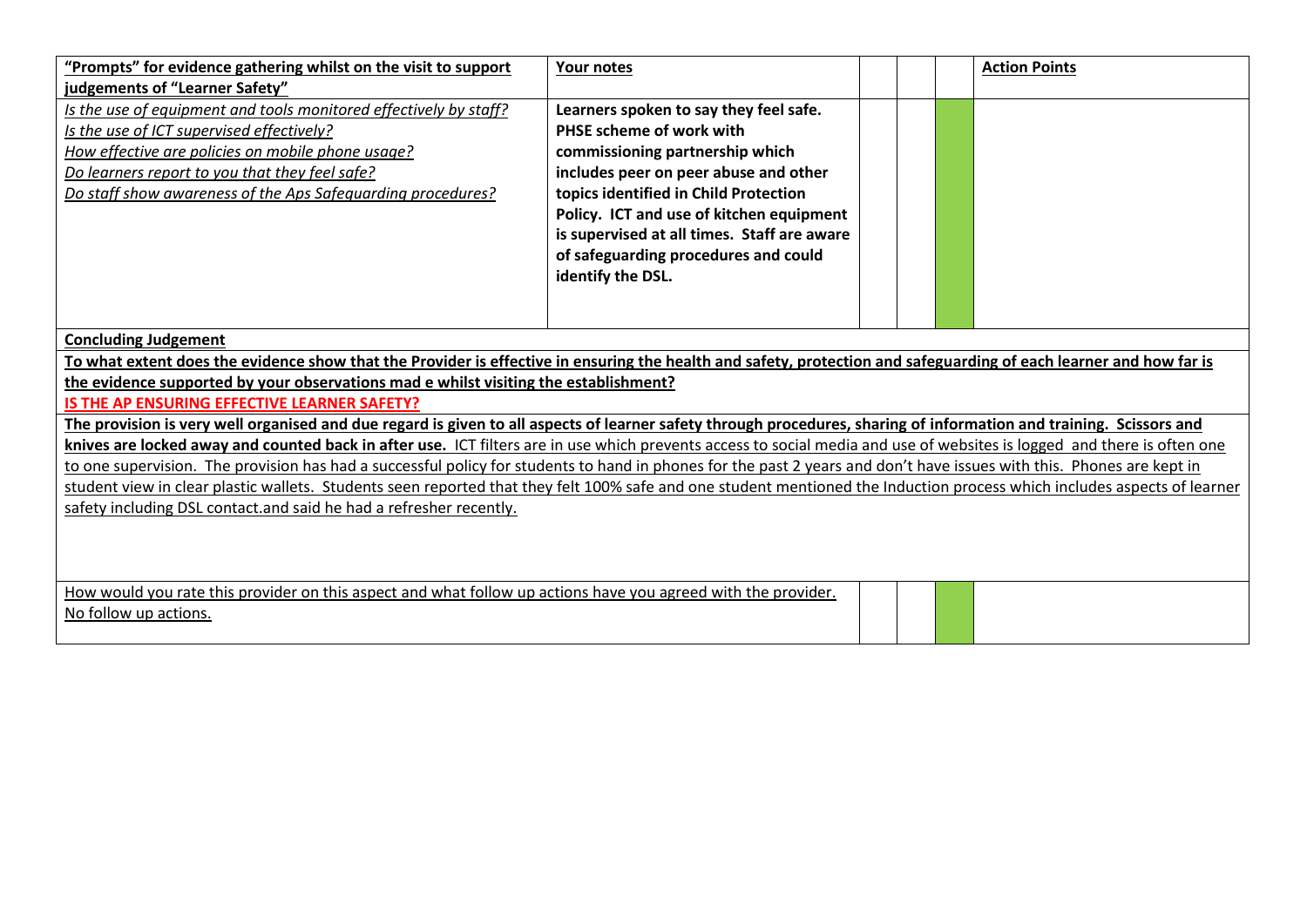#### **LEARNER PROGRESS**

| Requirement                                 | <b>Provider evidence</b>             | <b>Observer notes</b>             | $\mathbf R$ | $\underline{\mathsf{A}}$ | $\overline{G}$ | <b>Action Points</b>                   |
|---------------------------------------------|--------------------------------------|-----------------------------------|-------------|--------------------------|----------------|----------------------------------------|
| 2.1. Provide at the outset of a placement a | <b>Student Induction Pack seen</b>   | Partnership (HBEP) agrees all     |             |                          |                |                                        |
| clear statement of the qualifications,      | for 2021-22.                         | information on commission of      |             |                          |                |                                        |
| learner hours, possible points to be        |                                      | place, which is transferred to    |             |                          |                |                                        |
| awarded, that they plan to offer to the     | Induction competed for all           | individual timetables and sent    |             |                          |                |                                        |
| individual learner.                         | students.                            | out to parents and students by    |             |                          |                |                                        |
|                                             |                                      | the partnership (HBEP)            |             |                          |                |                                        |
|                                             |                                      |                                   |             |                          |                |                                        |
| 2.2. Have evidence available for any        | <b>ASDAN Centre Certificate seen</b> |                                   |             |                          |                |                                        |
| subsequent quality assurance visit of       | 12 4 21 -12 4 22.                    |                                   |             |                          |                |                                        |
| the authorisation for and capacity to       |                                      |                                   |             |                          |                | To create data base to record all      |
| deliver the qualifications they have        | <b>NOCN Approval Centre</b>          |                                   |             |                          |                | qualifications studied for and         |
| offered.                                    | Certificate seen from 2019. An       |                                   |             |                          |                | achieved irrelevant of awarding        |
|                                             | annual certificate is not sent,      |                                   |             |                          |                | body over time.                        |
|                                             | however Uneek evidenced log          |                                   |             |                          |                |                                        |
|                                             | in to prove continuing approval      |                                   |             |                          |                |                                        |
|                                             | of NOCN. NOCN external QA            |                                   |             |                          |                |                                        |
|                                             | visit report seen 8 7 21, next       |                                   |             |                          |                |                                        |
|                                             | visit 4 7 22 - yearly QA visit       |                                   |             |                          |                |                                        |
|                                             | includes feedback for exams,         |                                   |             |                          |                |                                        |
|                                             | procedures and invigilation.         |                                   |             |                          |                |                                        |
|                                             | <b>Track record of students</b>      |                                   |             |                          |                |                                        |
|                                             | achieving accreditation in past      |                                   |             |                          |                |                                        |
|                                             | 5 years.                             |                                   |             |                          |                |                                        |
| 2.3. Analyse the information provided by    | Staff reported that they have        | <b>Comprehensive information</b>  |             |                          |                | <b>Partnership (HBEP) SEMH targets</b> |
| the Partnerships about the individual       | weekly team meetings where           | sent to provider by partnership   |             |                          |                | set on tracking sheets on Google       |
| needs of learners, taking note of any       | individual needs of students         | (HBEP) Including medical and      |             |                          |                | Drive for forthcoming tracking         |
| outcome targets that the Partnership        | are shared under the agenda          | input from other agencies such    |             |                          |                | period. Students to be made aware      |
| has set for the learner.                    | heading 'Students' Staff have        | as CAMHs and EP. SDQ targets      |             |                          |                | of these from the start of the         |
|                                             | access to secure student files       | set by partnership (HBEP) are     |             |                          |                | forthcoming tracking period.           |
|                                             | containing information.              | reviewed. Other                   |             |                          |                |                                        |
|                                             | <b>Currently students with EHCP</b>  | commissioners may use the U-      |             |                          |                |                                        |
|                                             | needs have had adjustments           | Neek referral form as a means     |             |                          |                |                                        |
|                                             | made. This includes use of a         | to communicate individual         |             |                          |                |                                        |
|                                             | laptop, 1:1 support for literacy     | needs.                            |             |                          |                |                                        |
|                                             | and frequent movement                | <b>Student information can be</b> |             |                          |                |                                        |
|                                             |                                      | accessed on Google Drive by U-    |             |                          |                |                                        |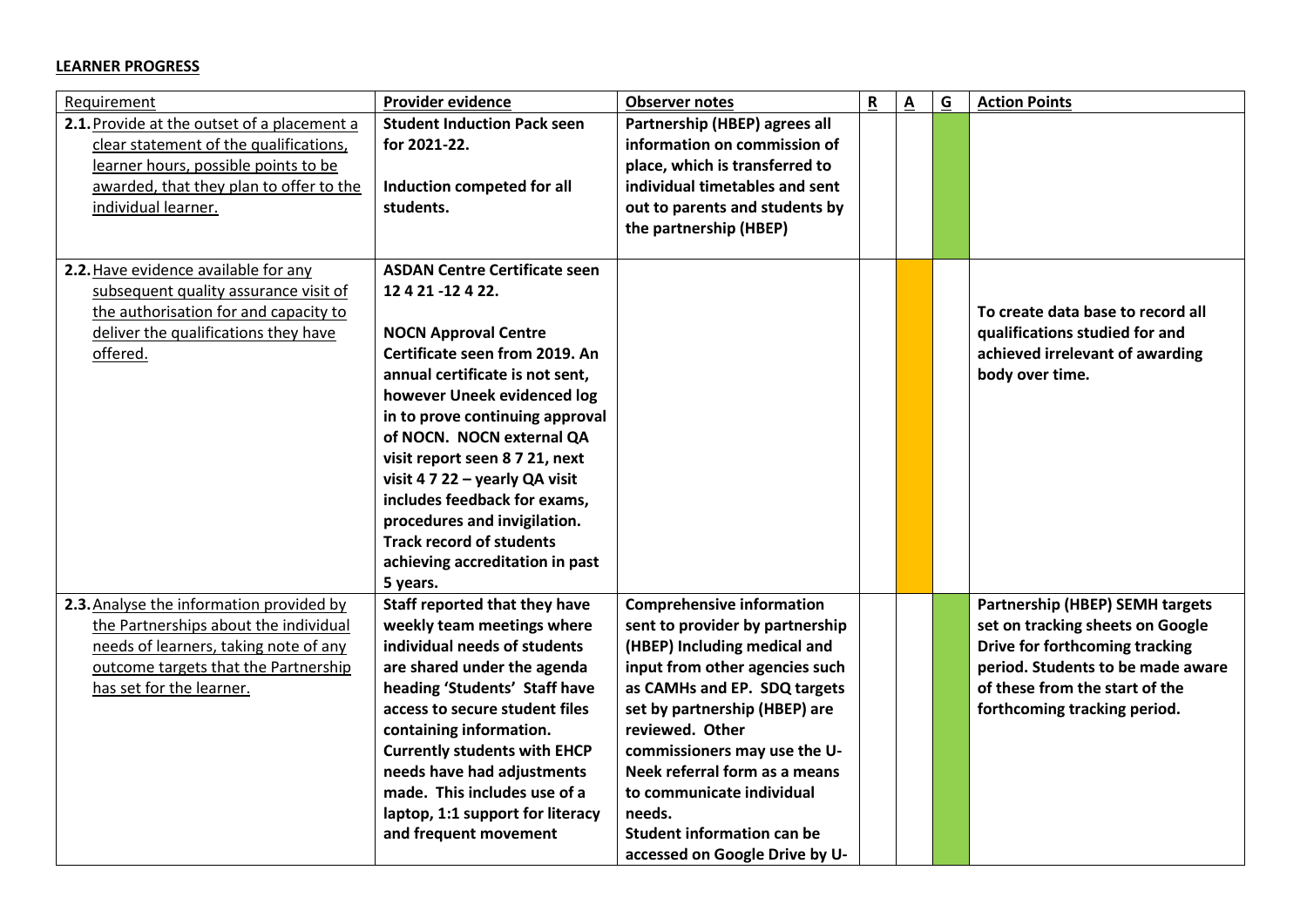|                                            | breaks. Note of appreciation          | Neek staff as provider is       |  |  |
|--------------------------------------------|---------------------------------------|---------------------------------|--|--|
|                                            | form parent seen.                     | currently split on two sites.   |  |  |
| 2.4. Have evidence available for any       | No adjustments have been              | New premises visited on this    |  |  |
| subsequent quality assurance visit to      | required to date. However,            | QA visit. First phase to be     |  |  |
| show that the Provider has adjusted its    | following lockdown U-Neek has         | completed Jan 22 and second     |  |  |
| programmes and its expectations of         | identified that they would            | phase (vocational) summer 22.   |  |  |
| the learner in the light of this analysis. | benefit by having all courses         | This includes sports hall,      |  |  |
|                                            | located on one purpose built          | science lab, wood               |  |  |
|                                            | site. It was not possible to          | work/engineering classroom      |  |  |
|                                            | deliver practical subjects            | and beauty room.                |  |  |
|                                            | through lockdown because U-           |                                 |  |  |
|                                            | Neek used off site premises           |                                 |  |  |
|                                            | that where closed although            |                                 |  |  |
|                                            | U-Neek remained open to               |                                 |  |  |
|                                            | vulnerable students                   |                                 |  |  |
| 2.5. Have a good knowledge of the current  | <b>U-Neek have mapped</b>             | U-Need is fully aware of status |  |  |
| qualifications framework and the           | qualifications offered against        | of accreditation and although   |  |  |
| relationship of the qualifications the     | the national framework.               | the accreditation does not      |  |  |
| Provider offers to the accountability      | However, none currently count         | count towards progress 8. The   |  |  |
| measures for schools.                      | towards progress 8. However,          | courses on offer are suitable   |  |  |
|                                            | <b>Btec L1 and L2 in Introduction</b> | courses for the students.       |  |  |
|                                            | to Engineering and CAD is             |                                 |  |  |
|                                            | planned which will count              |                                 |  |  |
|                                            | towards progress 8.                   |                                 |  |  |
| 2.6. Working with the commissioning        | This is done for students on          |                                 |  |  |
| partnership set progress targets for the   | tracking documents sent from          |                                 |  |  |
| learner for each qualification/ course     | partnership (HBEP) in advance         |                                 |  |  |
| at the outset. Where requested set         | of the time period to be              |                                 |  |  |
| targets for the development of social,     | tracked.                              |                                 |  |  |
| and emotional aspects.                     |                                       |                                 |  |  |
|                                            |                                       |                                 |  |  |
| 2.7. Provide a maximum of twice termly     | Yes this is done promptly and         |                                 |  |  |
| feedback to the Partnership reporting      | thoroughly as seen in HBEP            |                                 |  |  |
| on progress towards each agreed            | evidence.                             |                                 |  |  |
| qualification and towards the any          |                                       |                                 |  |  |
| agreed social and emotional outcome        |                                       |                                 |  |  |
| targets.                                   |                                       |                                 |  |  |
|                                            |                                       |                                 |  |  |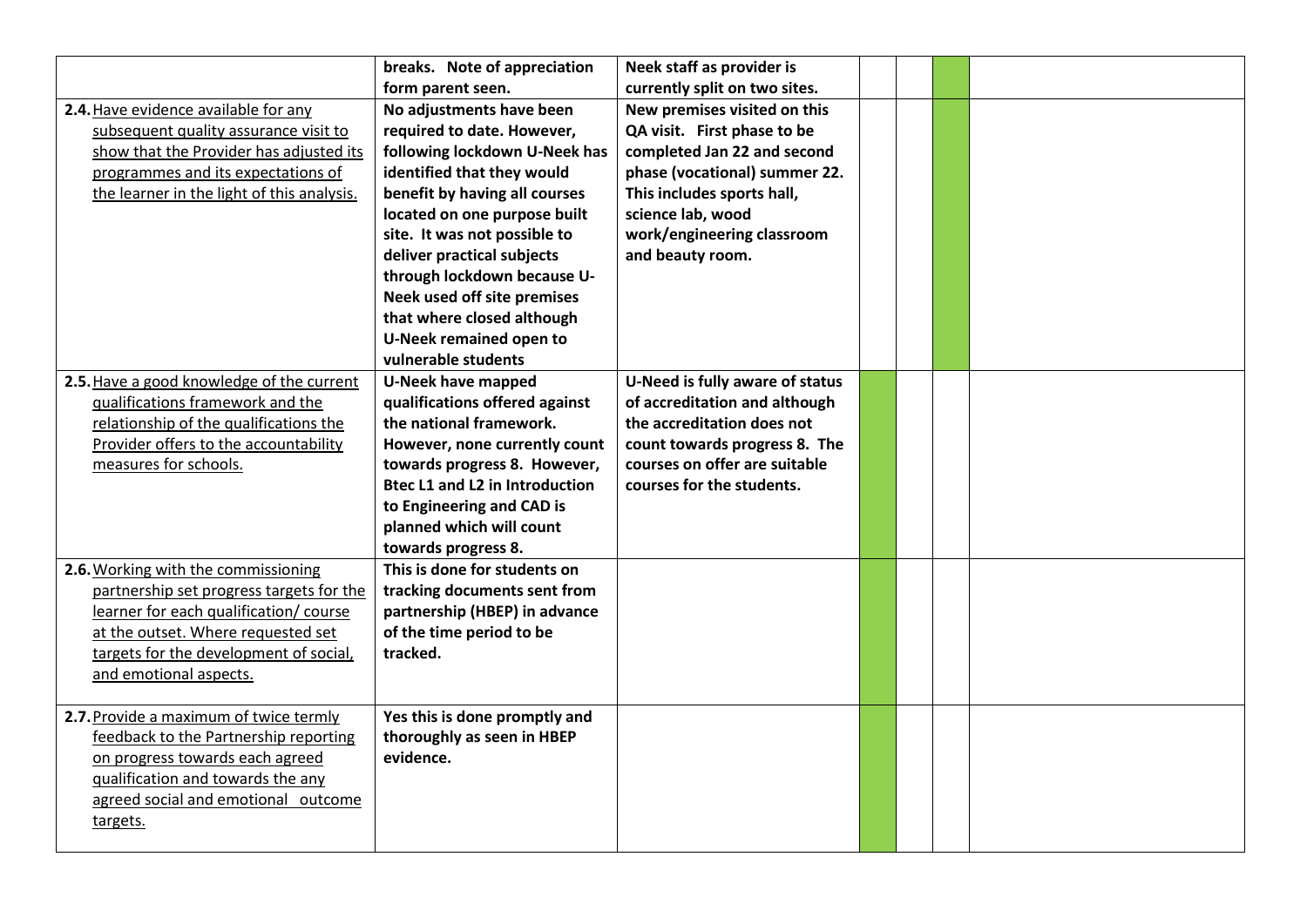| 2.8. Provide details of qualifications | This is collated by the           |  |  |  |
|----------------------------------------|-----------------------------------|--|--|--|
| achieved by each learner and the       | partnership (HBEP) at the end     |  |  |  |
| originals of any qualification         | of the academic year, end of      |  |  |  |
| certificates awarded                   | year 11 or at the termination of  |  |  |  |
|                                        | the course. Original certificates |  |  |  |
|                                        | are copied for reference and      |  |  |  |
|                                        | originals are forwarded to the    |  |  |  |
|                                        | partnership which are collated    |  |  |  |
|                                        | with certificates from other      |  |  |  |
|                                        | providers and sent to parents.    |  |  |  |
|                                        | Other commissioners may           |  |  |  |
|                                        | require an alternative process.   |  |  |  |
| 2.9. Agree in advance with the         | The end date for all              |  |  |  |
| commissioning Partnership the end      | partnerships is May half term.    |  |  |  |
| date for Year 11 students.             | However, it may be agreed to      |  |  |  |
|                                        | continue beyond this point if     |  |  |  |
|                                        | accreditation is not complete     |  |  |  |
|                                        | or if it is in the child's best   |  |  |  |
|                                        | interest to continue. Other       |  |  |  |
|                                        | commissioners may request an      |  |  |  |
|                                        | alternative end date.             |  |  |  |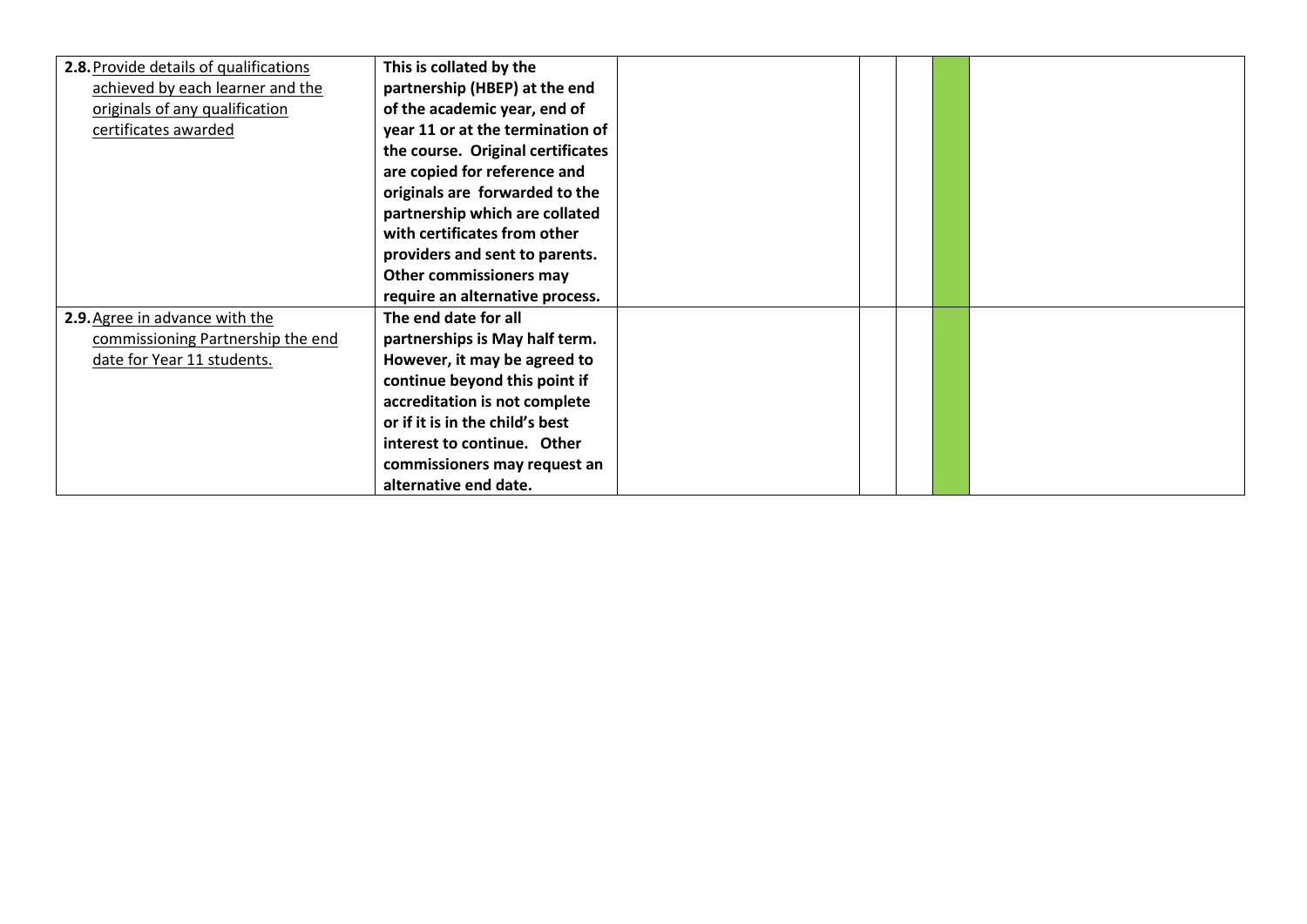| Additional evidence gathered when visiting the AP<br>"Prompts" for evidence gathering whilst on the visit to support<br><b>Action Points</b><br>Your notes<br>judgements of "Learner Progress"<br>Is what you see happening at the AP what you expected to be<br>Yes.<br>happening when you commissioned the placement?<br>How does the progress each individual learner is making at this<br>Progress is clearly good. However, is<br>AP compare with their progress elsewhere?<br>difficult to quantify against other providers<br>What do the learners say about their progress here? Do they<br>due to diversity of accreditation, support<br>know what they are currently achieving and what they should do<br>offered and needs of students at providers. |
|-----------------------------------------------------------------------------------------------------------------------------------------------------------------------------------------------------------------------------------------------------------------------------------------------------------------------------------------------------------------------------------------------------------------------------------------------------------------------------------------------------------------------------------------------------------------------------------------------------------------------------------------------------------------------------------------------------------------------------------------------------------------|
|                                                                                                                                                                                                                                                                                                                                                                                                                                                                                                                                                                                                                                                                                                                                                                 |
|                                                                                                                                                                                                                                                                                                                                                                                                                                                                                                                                                                                                                                                                                                                                                                 |
|                                                                                                                                                                                                                                                                                                                                                                                                                                                                                                                                                                                                                                                                                                                                                                 |
|                                                                                                                                                                                                                                                                                                                                                                                                                                                                                                                                                                                                                                                                                                                                                                 |
|                                                                                                                                                                                                                                                                                                                                                                                                                                                                                                                                                                                                                                                                                                                                                                 |
|                                                                                                                                                                                                                                                                                                                                                                                                                                                                                                                                                                                                                                                                                                                                                                 |
|                                                                                                                                                                                                                                                                                                                                                                                                                                                                                                                                                                                                                                                                                                                                                                 |
|                                                                                                                                                                                                                                                                                                                                                                                                                                                                                                                                                                                                                                                                                                                                                                 |
| next?                                                                                                                                                                                                                                                                                                                                                                                                                                                                                                                                                                                                                                                                                                                                                           |
| Is there evidence in learners' work books or in the work they are<br>Learners say 'I have better concentration'.                                                                                                                                                                                                                                                                                                                                                                                                                                                                                                                                                                                                                                                |
| doing that they are doing well and making progress?<br>'I am getting my head down'. 'I get more                                                                                                                                                                                                                                                                                                                                                                                                                                                                                                                                                                                                                                                                 |
| Do staff in conversation or in their records show a knowledge of<br>help'. 'I get on with staff'                                                                                                                                                                                                                                                                                                                                                                                                                                                                                                                                                                                                                                                                |
| learners' current levels of achievement and the next steps they                                                                                                                                                                                                                                                                                                                                                                                                                                                                                                                                                                                                                                                                                                 |
| Books and classroom interaction seen,<br>need to take?                                                                                                                                                                                                                                                                                                                                                                                                                                                                                                                                                                                                                                                                                                          |
| Is the behaviour that learners show when learning and indication<br>show that students are making progress                                                                                                                                                                                                                                                                                                                                                                                                                                                                                                                                                                                                                                                      |
| of progress towards the soft targets you have agreed?<br>and that presentation is good. Not all                                                                                                                                                                                                                                                                                                                                                                                                                                                                                                                                                                                                                                                                 |
| students could say exactly which                                                                                                                                                                                                                                                                                                                                                                                                                                                                                                                                                                                                                                                                                                                                |
| qualifications they were doing, even though                                                                                                                                                                                                                                                                                                                                                                                                                                                                                                                                                                                                                                                                                                                     |
| evidence of this was written down in                                                                                                                                                                                                                                                                                                                                                                                                                                                                                                                                                                                                                                                                                                                            |
| exercise books. Most were clear about                                                                                                                                                                                                                                                                                                                                                                                                                                                                                                                                                                                                                                                                                                                           |
| Continue to refer to qualifications<br>what they needed to do next. There were                                                                                                                                                                                                                                                                                                                                                                                                                                                                                                                                                                                                                                                                                  |
| no incidents of poor behaviour.<br>being aimed for.                                                                                                                                                                                                                                                                                                                                                                                                                                                                                                                                                                                                                                                                                                             |
| <b>Concluding Judgement</b>                                                                                                                                                                                                                                                                                                                                                                                                                                                                                                                                                                                                                                                                                                                                     |
| To what extent does the evidence show that the Provider is effective in:                                                                                                                                                                                                                                                                                                                                                                                                                                                                                                                                                                                                                                                                                        |
| Ensuring that each learner is making appropriate progress in acquiring the knowledge and skills that are central to the course of study<br>$\bullet$                                                                                                                                                                                                                                                                                                                                                                                                                                                                                                                                                                                                            |
| Ensuring that each learner is making appropriate progress towards the "soft outcomes" that have been agreed                                                                                                                                                                                                                                                                                                                                                                                                                                                                                                                                                                                                                                                     |
| And how far is the evidence supported by what you have observed at the establishment and in your reviews of learner progress?                                                                                                                                                                                                                                                                                                                                                                                                                                                                                                                                                                                                                                   |
| IS THE AP EFFECTIVE IN SECURING PROGRESS FOR LEARNERS?                                                                                                                                                                                                                                                                                                                                                                                                                                                                                                                                                                                                                                                                                                          |
| The provider is very effective in ensuring that academic and SEMH progress is being made. This is supported by observations and discussions with students and staff                                                                                                                                                                                                                                                                                                                                                                                                                                                                                                                                                                                             |
| as well as results, work seen and improved behaviour.                                                                                                                                                                                                                                                                                                                                                                                                                                                                                                                                                                                                                                                                                                           |
|                                                                                                                                                                                                                                                                                                                                                                                                                                                                                                                                                                                                                                                                                                                                                                 |

How would you rate this provider on this aspect and what follow up actions have you agreed with the provider.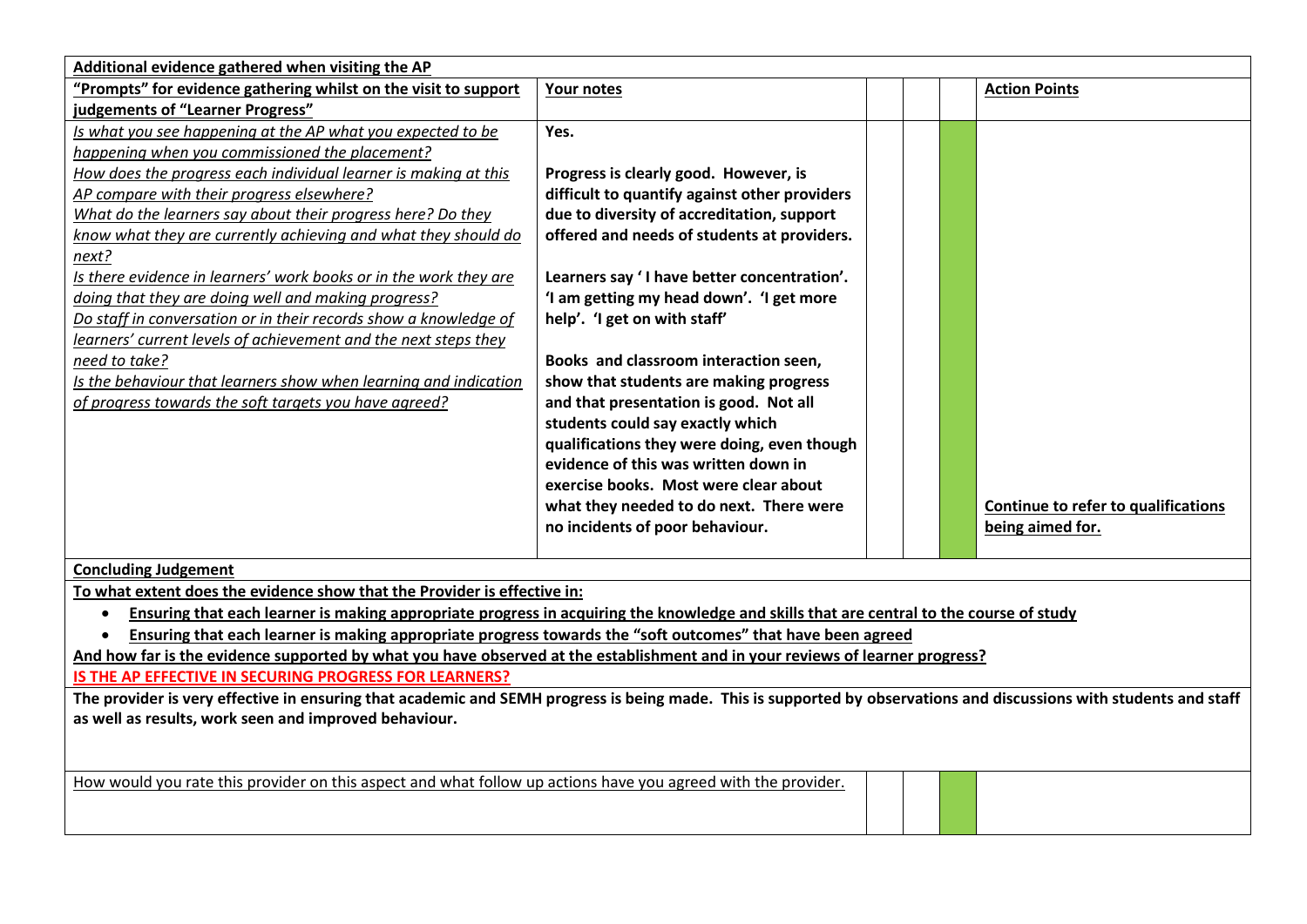## **LEARNER PASTORAL CARE**

| Requirement                                                                                                                                                                                                                                      | <b>Provider evidence</b>                                                                                                                                                                                                                                                                    | <b>Observer notes</b>                                                                                                                                             | $\mathsf R$ | $\overline{\mathbf{A}}$ | $\underline{\mathsf{G}}$ | <b>Action Points</b> |
|--------------------------------------------------------------------------------------------------------------------------------------------------------------------------------------------------------------------------------------------------|---------------------------------------------------------------------------------------------------------------------------------------------------------------------------------------------------------------------------------------------------------------------------------------------|-------------------------------------------------------------------------------------------------------------------------------------------------------------------|-------------|-------------------------|--------------------------|----------------------|
| 3.1. Report on attendance and<br>punctuality each day in a timely way<br>using the agreed procedures                                                                                                                                             | <b>CLM online register is used</b><br>twice daily for those<br>commissioners who use the<br>system.<br>Absence is followed up with<br>carer and this is noted on CLM<br>for commissioners attention.                                                                                        | <b>U-Neek have a contact list for</b><br>all commissioners and if they<br>don't use the CLM system U-<br>Neek report daily attendance by<br>phone                 |             |                         |                          |                      |
| 3.2. Agree arrangements for lunch and<br>break times with the Partnership as part<br>of the individual learner's plan, making<br>suitable arrangements appropriate to the<br>age of the learners and their status<br>regarding free school meals | Lunch is provided by U-Neek for<br>all students and included in the<br>daily rate charged to<br>commissioners.                                                                                                                                                                              |                                                                                                                                                                   |             |                         |                          |                      |
| 3.3. Have clear disciplinary procedures in<br>place, ensuring that any serious<br>infringements are reported to the<br>commissioning partnership swiftly                                                                                         | Serious infringements are<br>reported to the commissioners<br>immediately and incident<br>reports sent out the same day.<br><b>Students are informed that this</b><br>will be done. It is unlikely that<br>students would be sent home<br>but extra staffing may be<br>deployed to support. | Sometimes commissioners will<br>direct a decision to exclude,<br>however this is a last resort.<br>Individual cases are considered<br>and acted upon accordingly. |             |                         |                          |                      |
| 3.4. Report to the commissioning<br>partnership any concerns about the<br>behaviour, relationships and wellbeing of<br>the learner, working proactively with the<br>partnership to overcome any difficulties                                     | Often arrange to make home<br>visits to overcome difficulties<br>where JT and commissioning<br>staff attend together                                                                                                                                                                        | Partnership (HBEP) keep case<br>notes which are regularly<br>forwarded to the school.                                                                             |             |                         |                          |                      |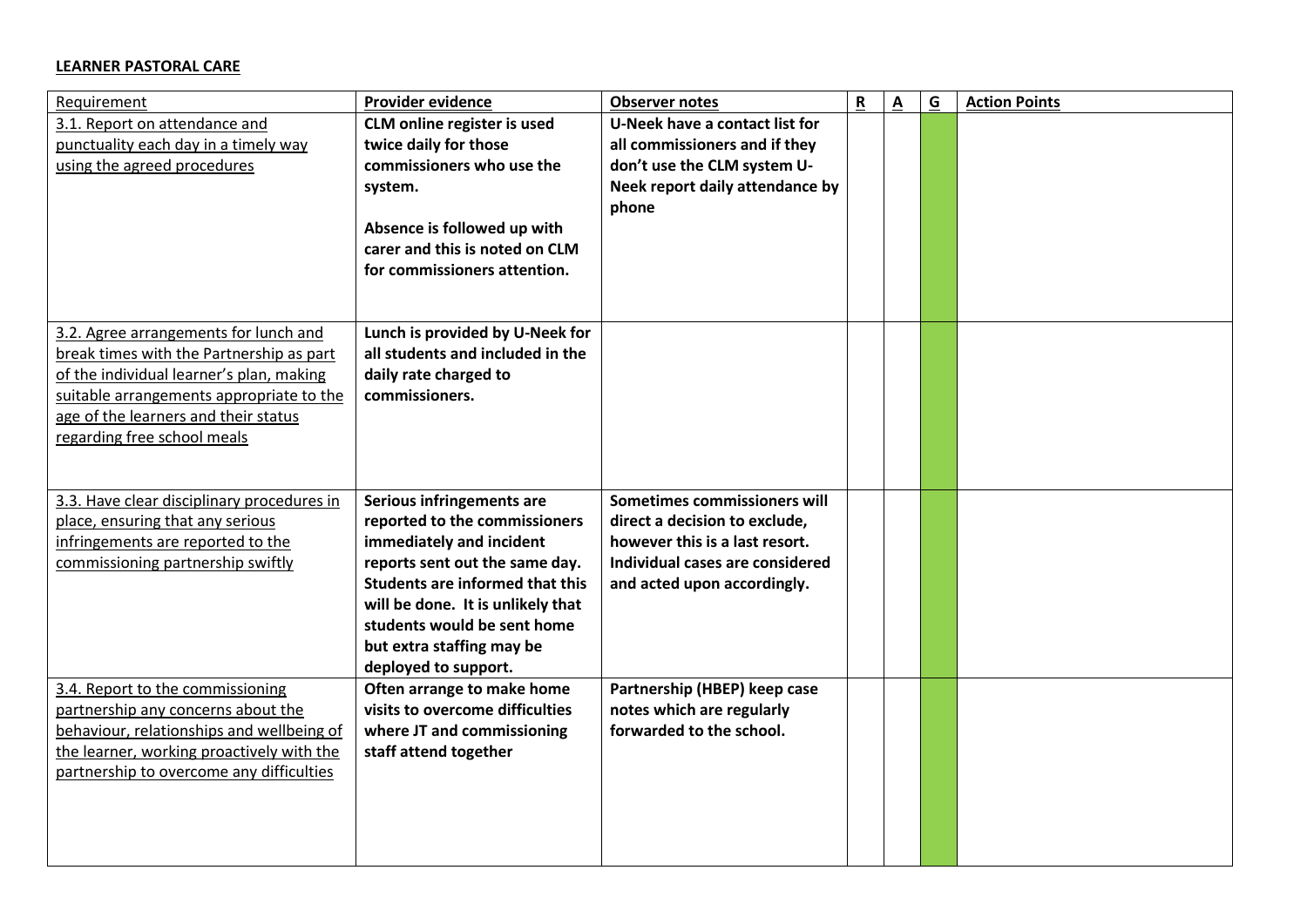| Additional evidence gathered when visiting the AP                                                                                                                    |                                             |  |                      |
|----------------------------------------------------------------------------------------------------------------------------------------------------------------------|---------------------------------------------|--|----------------------|
| "Prompts" for evidence gathering whilst on the visit to support                                                                                                      | Your notes                                  |  | <b>Action Points</b> |
| judgements of "Learner Pastoral Care"                                                                                                                                |                                             |  |                      |
| What behaviours have you observed and how do you rate them?                                                                                                          | <b>Excellent behaviours and engagement.</b> |  |                      |
| What do they say about the way they are disciplined, supported                                                                                                       | Students feel staff are supportive and fair |  |                      |
| and cared for?                                                                                                                                                       | and they feel safe. There was a calm        |  |                      |
| What do your discussions with staff tell you about their                                                                                                             | friendly atmosphere and a willingness of    |  |                      |
| knowledge and understanding of the needs of individual                                                                                                               | students to listen to staff instructions,   |  |                      |
| learners?                                                                                                                                                            | teaching and advice.                        |  |                      |
| What evidence is there that systems and routines are in place,                                                                                                       |                                             |  |                      |
| enforced and effective in supporting good learning and                                                                                                               | I all of a number of discussions I had with |  |                      |
| behaviour. (lessons, breaks, lunchtimes, arrivals, departures etc)                                                                                                   | several staff, they were very               |  |                      |
|                                                                                                                                                                      | knowledgeable regarding learner needs and   |  |                      |
|                                                                                                                                                                      | academic progress. Lessons were obviously   |  |                      |
|                                                                                                                                                                      | well planned and there were high            |  |                      |
|                                                                                                                                                                      | expectations of engagement and behaviour.   |  |                      |
|                                                                                                                                                                      |                                             |  |                      |
| <b>Concluding Judgement</b>                                                                                                                                          |                                             |  |                      |
| To what extent does the evidence show that the Provider is effective in:                                                                                             |                                             |  |                      |
| Ensuring that each learner is well supported in developing and maintaining good attendance, punctuality and behaviour<br>$\bullet$                                   |                                             |  |                      |
| Ensuring that each learner is cared for effectively including ensuring effective communication with the Partnership on issues related to pastoral care.<br>$\bullet$ |                                             |  |                      |
| And how far is the evidence supported by what you have observed at the establishment and in your reviews of learner attendance and behaviour?                        |                                             |  |                      |
| IS THE AP ENSURING EFFECTIVE PASTORAL CARE FOR EACH LEARNER?                                                                                                         |                                             |  |                      |
|                                                                                                                                                                      |                                             |  |                      |
| U-Neek excellent at ensuring each learner is fully supported. The partnership (HBEP) holds evidence that there is effective communication regarding issues related   |                                             |  |                      |
| to pastoral care.                                                                                                                                                    |                                             |  |                      |
|                                                                                                                                                                      |                                             |  |                      |
|                                                                                                                                                                      |                                             |  |                      |
| How would you rate this provider on this aspect and what follow up actions have you agreed with the provider.                                                        |                                             |  |                      |
|                                                                                                                                                                      |                                             |  |                      |
|                                                                                                                                                                      |                                             |  |                      |
|                                                                                                                                                                      |                                             |  |                      |
|                                                                                                                                                                      |                                             |  |                      |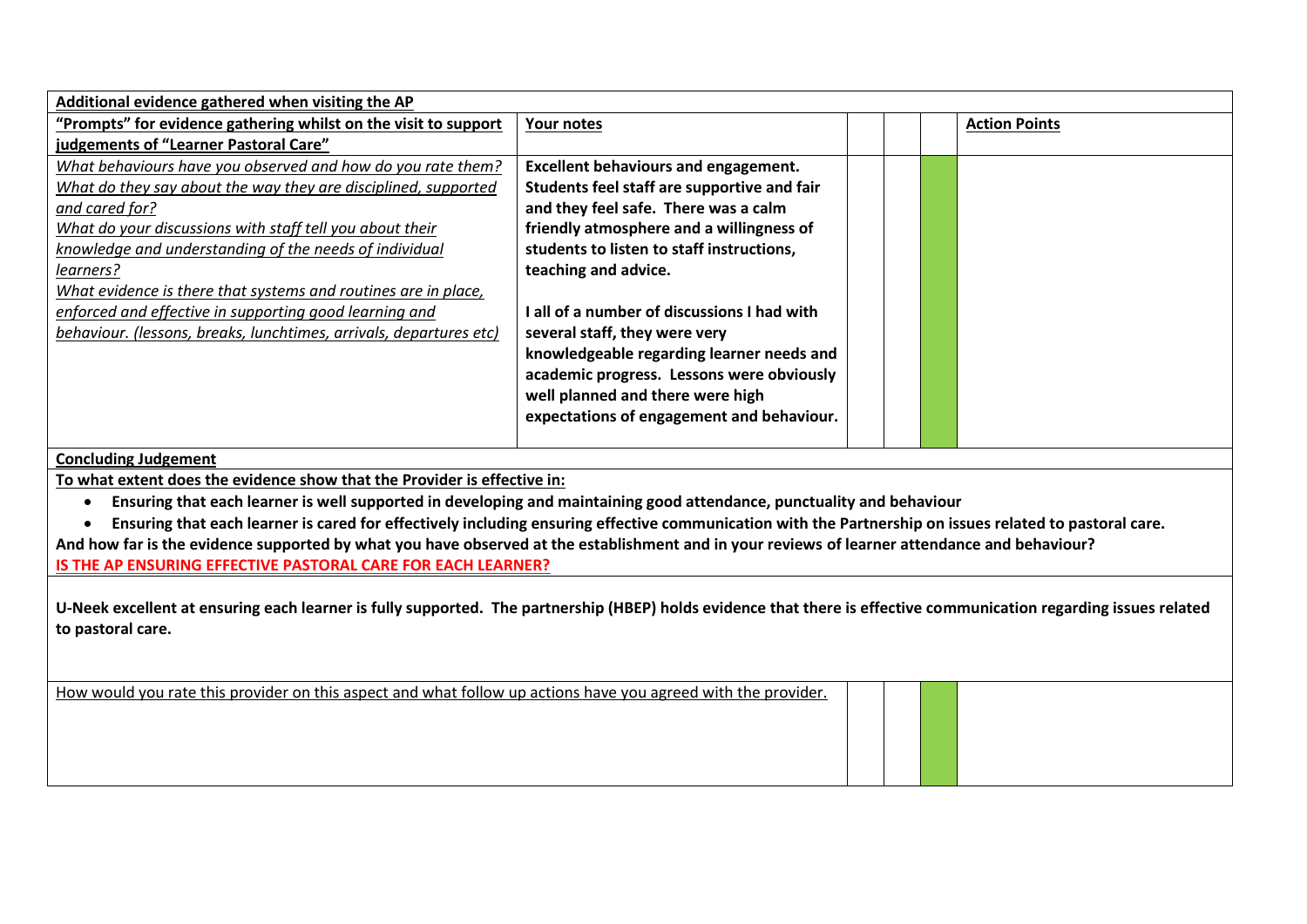## **SYSTEMS AND PROCESSES**

| Requirement                                     | Provider evidence                     | <b>Observer notes</b>         | R | $\underline{\mathbf{A}}$ | $\overline{G}$ | <b>Action Points</b> |
|-------------------------------------------------|---------------------------------------|-------------------------------|---|--------------------------|----------------|----------------------|
| 4.1. Publish an annual report that<br>includes: |                                       |                               |   |                          |                |                      |
| A statement of the qualifications<br>$\bullet$  | <b>Information regarding outcomes</b> | There is currently an updated |   |                          |                |                      |
| offered in the past year                        | is mostly collated at the end of      | brochure at the printers and  |   |                          |                |                      |
| The outcomes achieved by learners<br>$\bullet$  | the academic year (but earlier if     | and information on the        |   |                          |                |                      |
| in those qualifications                         | this is appropriate) to be added      | website.                      |   |                          |                |                      |
| Other evidence of non-accredited                | to the commissioners data             |                               |   |                          |                |                      |
| outcomes that learners have                     | base/records.                         |                               |   |                          |                |                      |
| achieved                                        |                                       |                               |   |                          |                |                      |
| Plans for the following year and in to          | <b>U-Neek complete and submit</b>     |                               |   |                          |                |                      |
| the long term                                   | SDQs when required and targets        |                               |   |                          |                |                      |
| A statement to indicate the financial           | are reviewed. Comments                |                               |   |                          |                |                      |
| status of the organisation at the end           | regarding non accredited              |                               |   |                          |                |                      |
| of the year and into the future                 | outcomes are also included in         |                               |   |                          |                |                      |
|                                                 | provider tracking.                    |                               |   |                          |                |                      |
|                                                 |                                       |                               |   |                          |                |                      |
|                                                 | Plans for new premises and            |                               |   |                          |                |                      |
|                                                 | accreditation as above.               |                               |   |                          |                |                      |
|                                                 |                                       |                               |   |                          |                |                      |
|                                                 | Details of financial status can be    |                               |   |                          |                |                      |
|                                                 | found at Companies House.             |                               |   |                          |                |                      |
| 4.2. Establish an agreed fee rate at the        | The current standard rate is          |                               |   |                          |                |                      |
| start of each school year, giving notice of     | £95per day. However, if there         |                               |   |                          |                |                      |
| any changes in the previous summer              | are additional needs/staffling        |                               |   |                          |                |                      |
| Invoice<br>the<br>commissioning<br>term.        | levels etc this rate will be          |                               |   |                          |                |                      |
| partnership in arrears monthly or termly.       | negotiated prior to commencing        |                               |   |                          |                |                      |
|                                                 | the programme and agreed in           |                               |   |                          |                |                      |
|                                                 | writing. This may apply, for          |                               |   |                          |                |                      |
|                                                 | example, to students awaiting a       |                               |   |                          |                |                      |
|                                                 | specialist placement via SENA or      |                               |   |                          |                |                      |
|                                                 | for additional transport costs.       |                               |   |                          |                |                      |
| 4.3. Ensure that the Provider is open to        | U-Neek is open for students           |                               |   |                          |                |                      |
| receive learners on all school opening          | during all school term times.         |                               |   |                          |                |                      |
| days.                                           |                                       |                               |   |                          |                |                      |
| 4.4. Participate in any Quality Assurance       | Yes several have taken place.         |                               |   |                          |                |                      |
| Visits arranged by the Partnerships             |                                       |                               |   |                          |                |                      |